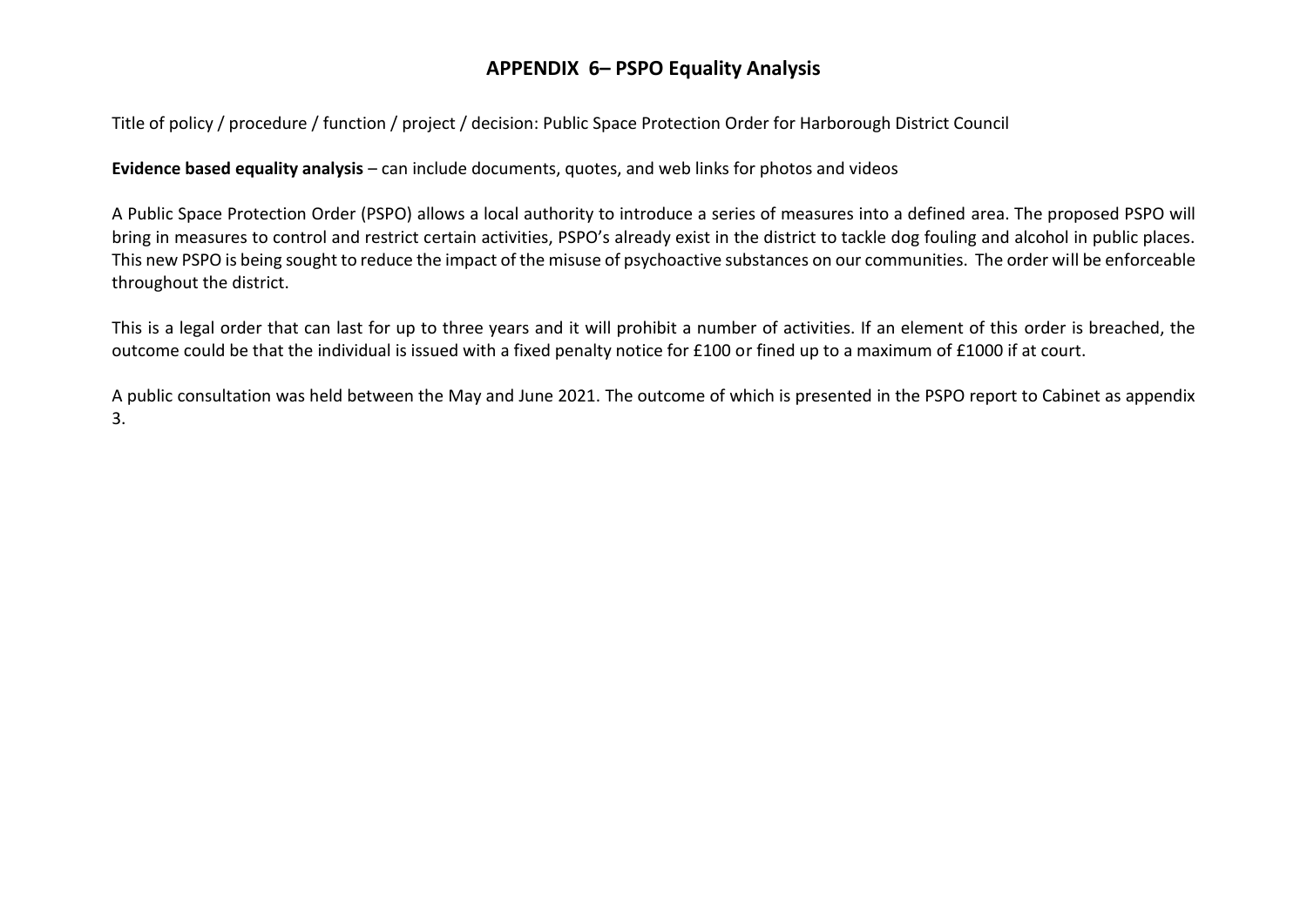Name of lead officer(s): Sarah Pickering – Senior Community Safety Officer. Date assessment completed:24th August 2021

Equality analysis is a valuable tool to help embed equality into everything we do. While process is important; equality analysis is essentially about outcomes. The lack of evidence of discrimination is not evidence of a lack of discrimination

It is not acceptable to say that a policy is applied uniformly to all groups and is therefore fair and equal. Applying a policy or procedure consistently may result in differential outcomes for different groups.

For each of the areas below, an assessment needs to be made on whether the policy has a **positive, negative or neutral impact** and brief details of why this decision was made and notes of any mitigation should be included. Where the impact is negative, this needs to be given a **high, medium or low assessment**. It is important to rate the impact of the policy based on the current situation (i.e. disregarding any actions planned to be carried out in future).

**High impact** – a significant potential impact, risk of exposure, history of complaints, no mitigating measures in place etc.

**Medium impact** –some potential impact exists, some mitigating measures are in place, poor evidence

|                     | <b>Neutral</b>                                                                                                                                                                                         | <b>Positive</b> | <b>Negative</b> |
|---------------------|--------------------------------------------------------------------------------------------------------------------------------------------------------------------------------------------------------|-----------------|-----------------|
| Target group / area |                                                                                                                                                                                                        |                 |                 |
| Race and ethnicity  | There is no evidence that this will<br>impact on any specific person<br>based on their race or ethnicity.<br>Leaflets/posters will be easy to<br>read and translation will be<br>available if required |                 |                 |

**Low impact** – almost no relevancy to the process, e.g. an area that is very much legislation led and where the Council has very little discretion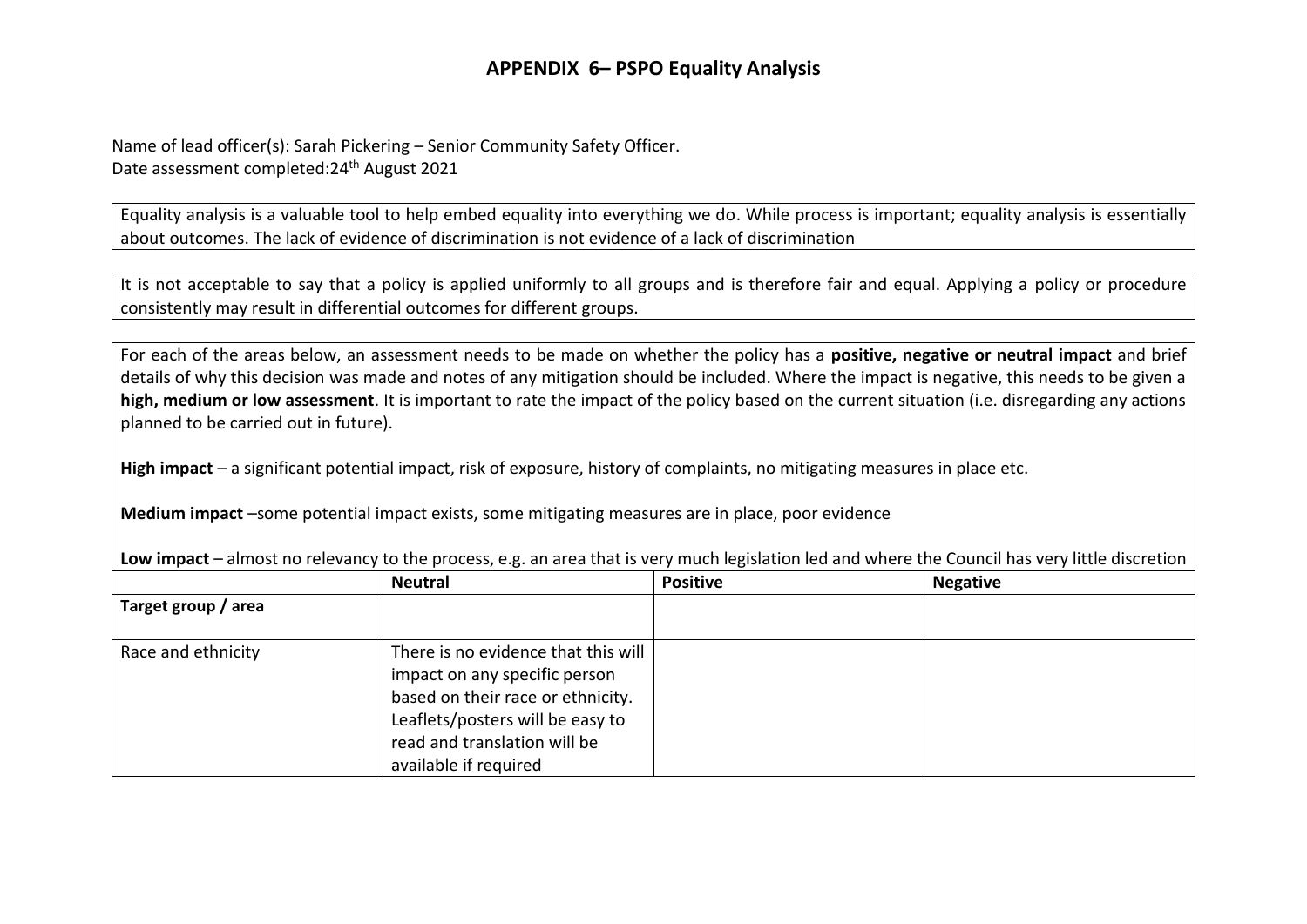| Disability<br>(as defined by the Equality Act - a<br>person has a disability if they<br>have a physical or mental<br>impairment that has a<br>substantial and long-term<br>adverse effect on their ability to<br>carry out normal day-to-day<br>activities) | There is no evidence that this will<br>impact on any specific person<br>based on their disability.<br>race or ethnicity.                                                                                                                              |                                                                                                                                                                                             |  |
|-------------------------------------------------------------------------------------------------------------------------------------------------------------------------------------------------------------------------------------------------------------|-------------------------------------------------------------------------------------------------------------------------------------------------------------------------------------------------------------------------------------------------------|---------------------------------------------------------------------------------------------------------------------------------------------------------------------------------------------|--|
| Gender                                                                                                                                                                                                                                                      | There is no evidence that this will<br>impact on any specific person<br>based on their gender                                                                                                                                                         |                                                                                                                                                                                             |  |
| Gender reassignment                                                                                                                                                                                                                                         | There is no evidence that this will<br>impact on any specific person<br>based on this group of<br>individuals.                                                                                                                                        |                                                                                                                                                                                             |  |
| Religion and belief                                                                                                                                                                                                                                         | There is no evidence that this will<br>impact on any specific person<br>based on their beliefs or religion                                                                                                                                            |                                                                                                                                                                                             |  |
| Sexual orientation (including<br>heterosexual, lesbian, gay, bisexual)                                                                                                                                                                                      | There is no evidence that this will<br>impact on any specific person based<br>on their sexual orientation.                                                                                                                                            |                                                                                                                                                                                             |  |
| Age (children and young people<br>aged $0 - 24$ , adults aged $25 - 50$ ,<br>younger older people aged 51 -<br>75/80; older people 81+. The age<br>categories are for illustration<br>only as overriding consideration<br>should be given to needs)         | A prosecution or issue of a Fixed<br>Penalty Notice will not be issued<br>to a person under the age of 18<br>without consultation with the<br>Youth Offending Team where<br>applicable and in accordance<br>with the Council's Enforcement<br>Policy. | Will help to reduce risk to young<br>people by being proactive about<br>the misuse of psychoactive<br>substances, raising awareness of<br>risk as part of the consultation of<br>the order. |  |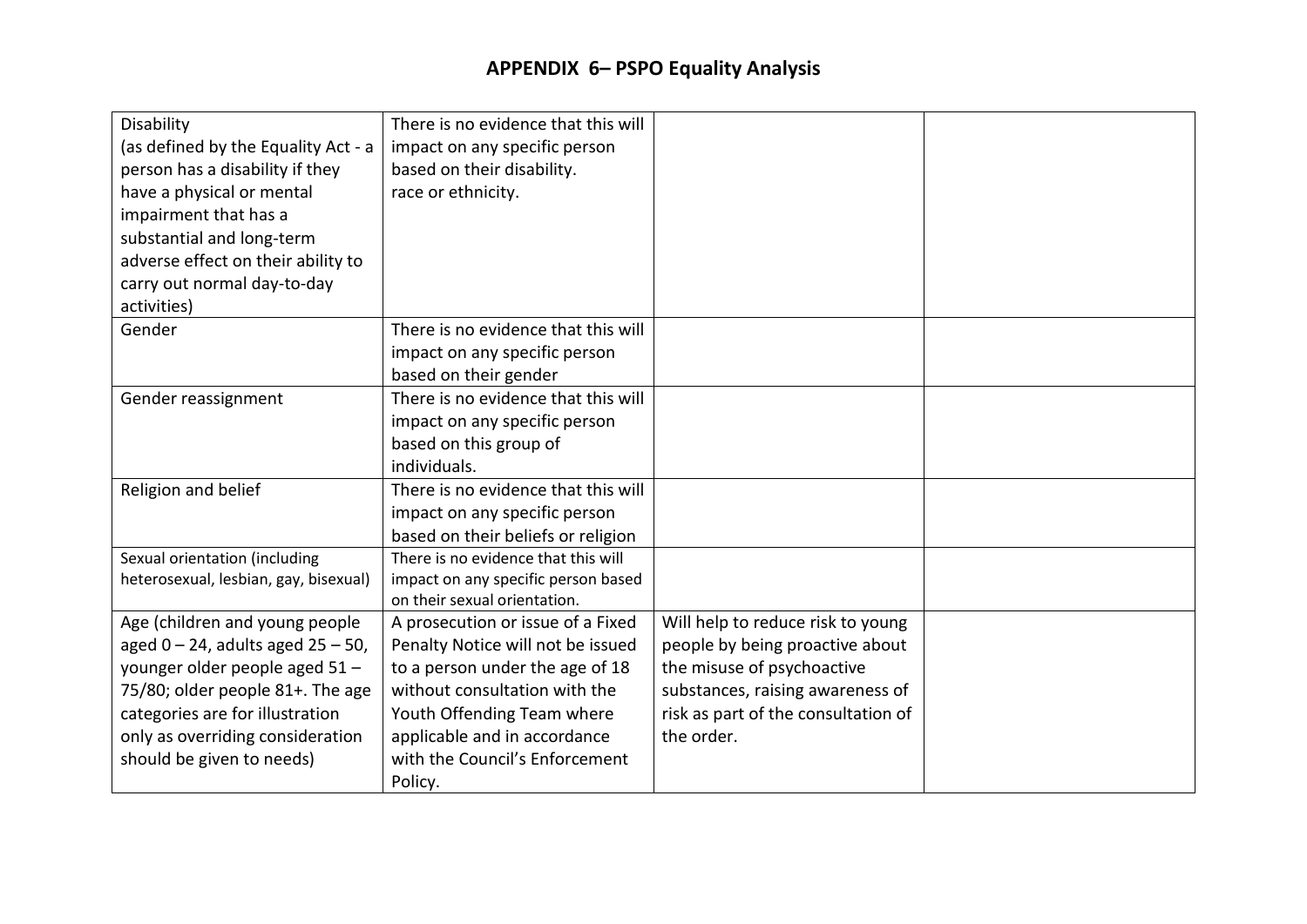|                                    | There is no evidence available<br>that demonstrates an impact on<br>any specific age group |                             |  |
|------------------------------------|--------------------------------------------------------------------------------------------|-----------------------------|--|
| <b>Rural communities</b>           | There is no evidence that this will                                                        | Lead to less fly tipping of |  |
|                                    | impact on rural communities.                                                               | Psychoactive substances     |  |
|                                    |                                                                                            | paraphernalia.              |  |
| Human rights                       | There is no evidence that this will                                                        |                             |  |
|                                    | impact on any specific persons                                                             |                             |  |
|                                    | human rights. Any formal action                                                            |                             |  |
|                                    | will be taken in accordance with                                                           |                             |  |
|                                    | the Council's Enforcement Policy                                                           |                             |  |
|                                    | which takes into account the                                                               |                             |  |
|                                    | primary human rights legislation.                                                          |                             |  |
| Health and wellbeing (consider     | With regard to controls on                                                                 |                             |  |
| both the wider determinants of     | consumption of psychoactive                                                                |                             |  |
| health such as education,          | substances in designated areas                                                             |                             |  |
| housing, employment,               | this will in turn have a positive                                                          |                             |  |
| environment, crime and             | impact in reducing related anti-                                                           |                             |  |
| transport, as well as the possible | social behaviour                                                                           |                             |  |
| impacts on lifestyles and the      |                                                                                            |                             |  |
| effect there may be on health      |                                                                                            |                             |  |
| and care services)                 |                                                                                            |                             |  |